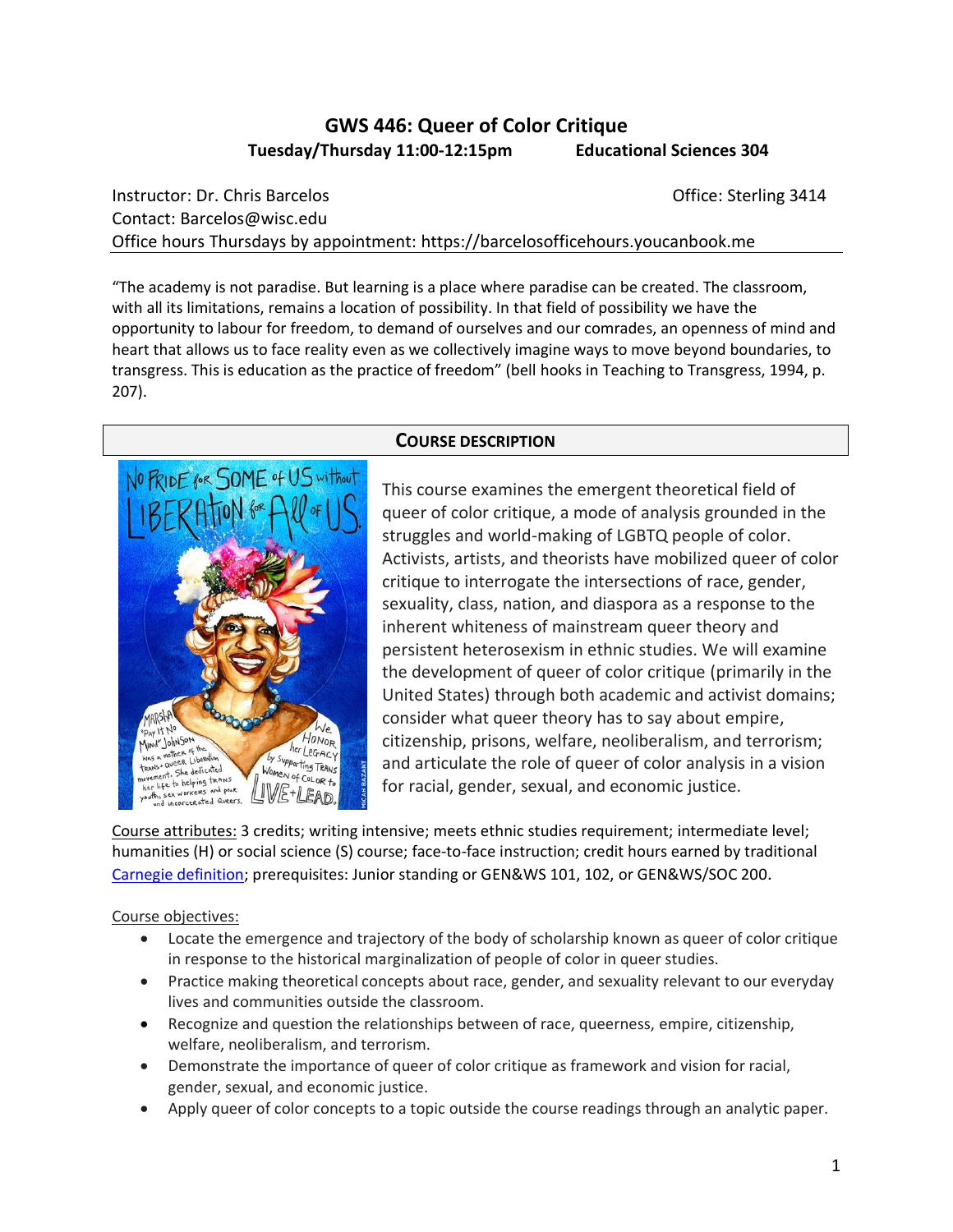### **TEACHING APPROACH**

There are a number of things about my approach to teaching and learning that you should know in order to have the best possible experience in this course. I use an engaged approach to teaching and learning that is interactive, emphasizes mutual participation and responsibility, and values each individual's contribution to the learning process.

What this means is that the course expects you to be an active learner, relate what you learn to your own life, and engage in dialogue with both the instructor and other students on the topics we cover. Especially in the study of the social world, you are already an "expert" on a lot of the topics we cover in this course. In my courses there are no wrong opinions, but there may assumptions that need challenging. We will discuss some controversial issues in this course, and it is very important to respect other people and "agree to disagree." While all points of view are respected in my classroom, derogatory or hateful language and statements are never permitted so that the classroom can be the safest space possible for everyone to learn. Likewise, I aim to cultivate mutual respect and care for each other, especially when we disagree.

Because not everyone learns in the same ways, we will use a lot of different learning strategies in this course, including lectures, films, small and large group discussion, experiential exercises, free-writing, etc. If you anticipated sitting through lectures and then taking a multiple-choice exam, this probably isn't the best class for you.

#### *Statement on names and pronouns*

There is a long history of dialogue and activism around how we address one another, with respect to both names and pronouns. Students and faculty should be referred to by the name they prefer, and with the proper pronunciation, by faculty and other students. I will gladly honor your request to address you by the name you prefer and gender pronouns that correspond to your gender identity (even if they are different in this class than outside of it). Please advise me of your name's proper pronunciation, and any name or pronouns not reflected by the record in your UW account early in the semester so that I may make appropriate changes to my records.

### *Statement on self- and community-care related to course content*

We will cover some intellectually and emotionally challenging topics in this class. I am committed to making my courses academically rigorous while maintaining an ethic of self- and community- care related to intense content. I aim to help deepen your capacity for both personal/emotional engagement and nuanced political and academic engagement with these topics. I make an effort to give a heads up about potentially intense content, but it is not possible for me to anticipate the potential needs of all students. If you have concerns

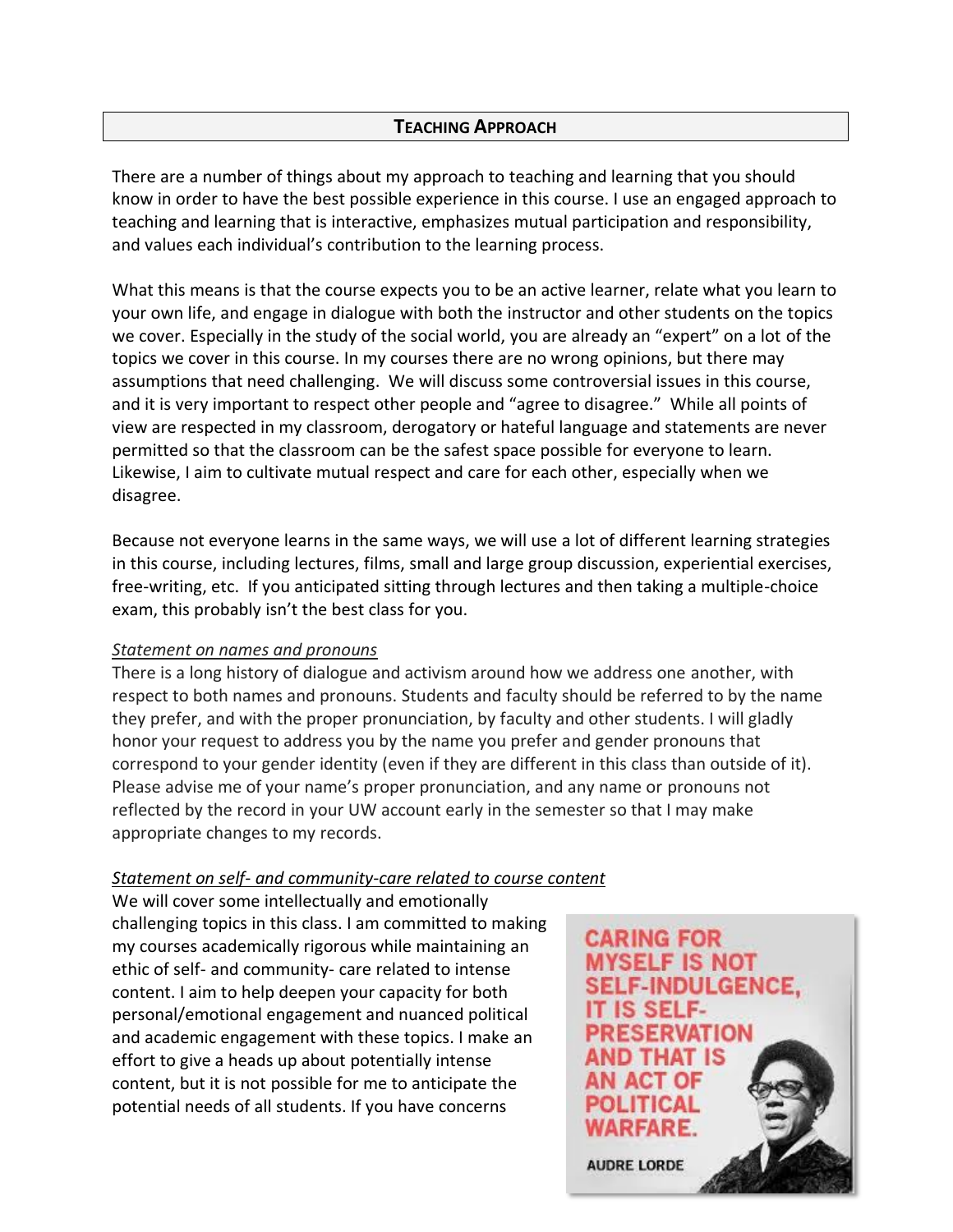about your ability to participate in a particular course topic, please notify me at least two weeks in advance so that we can discuss possible arrangements. However, please honestly assess your readiness to participate in this course and its content this semester. Your enrollment in this course indicates that you have read this syllabus, including this statement, and agree to participate in the course in a thoughtful and respectful manner.

## **READINGS**

There is one book to purchase, available at A Room of One's Own, 315 W. Gorham St.:

• Leah Lakshmi Piepzna-Samarashina, *Dirty River: A Queer Femme of Color Dreaming Her Way Home*

All other readings are available as PDF downloads on our Canvas course website.

*You should complete the readings by the date listed on the calendar below. This should go without saying, but is worth repeating that reading is not optional.* Please come to class prepared to discuss the readings. Preparing for class will *definitely* help your participation grade. If you have questions about how to best approach your task of reading and note-taking in order to prepare for class, please come talk to me.

### **ASSIGNMENTS**

- **All assignments must be submitted via Canvas at** *11am* **on the day they are due.**
- **If you are absent on the day a paper is due, you are still responsible for submitting the assignment on Canvas.**
- **Grading rubrics for all assignments are attached to the assignment on Canvas.**
- **Late assignments are penalized 10% of the grade for each day they are late; no assignments are accepted more than one week after the due date.**
- **All papers must use Times New Roman font, 12 point, double-spaced, 1 inch margins, with all references cited using Chicago, MLA, or APA citation style.**
- **This is a writing intensive course, and I encourage you to take advantage of the Writing Center!! https://writing.wisc.edu/index.html**

Discussant Facilitations (15 points each) *DUE on 2 days you select*

Learning theory can require a lot of intellectual labor. In order to make our course content intelligible and applicable, we will take turns presenting and making sense of the reading. In other words, we are all in this together. You will sign up for **TWO** course sessions in which you will present to the class and submit a written paper (no more than 2 pages) that responds to the following:

• A *very* brief summary of the main arguments of the day's readings (yes, *all* of the readings assigned for the day). Highlight key passages and quotes.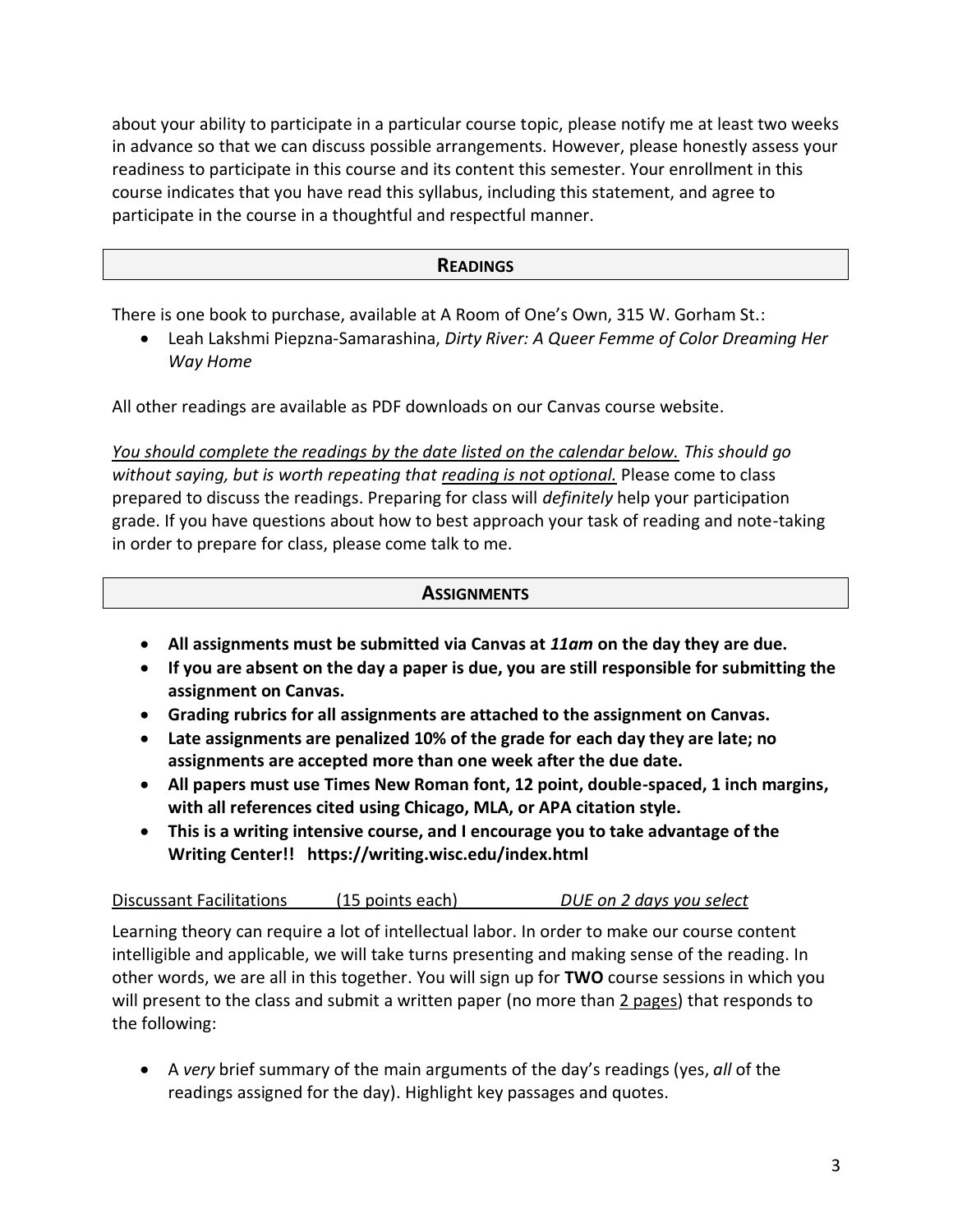- A *very* brief sketch of who the author is, what traditions they are situated in, what literatures they are drawing from, etc.
- A critique/analysis of the readings that 1) responds to the question "What does queer of color critique teach us about <sup>?"</sup>, 2) puts the readings in conversation with other readings/topics from this course or others, 3) identifies the usefulness/possibilities and/or limitations in the author's arguments
- At least 3 good discussion questions related to the day's readings. Questions should be "open-ended," meaning there are many possible answers and should start with words like, "how" and "why." You should refer the 1/24 reading from Kyla Wazana Tompkins on how to craft productive discussion questions.

The link to sign up is available from the homepage of our course website as well as here: **https://tinyurl.com/qoccsignupSP19.**

# Film Analysis Paper (15 points) *DUE 3/7*

In a 3-4 page paper, you will practice applying the theories we are working with in class to a film that centers queer and/or trans people of color. Select a film to watch from the list below and consult academic databases to see what scholars may have already written about the film (some have a LOT written about them, others not so much). Using any secondary literature about the film and theoretical lenses from course readings, respond to the following:

- Provide a brief synopsis of the film (no more than 2-3 paragraphs, but enough to convince me that you watched the entire film)
- Identifies 2-3 major themes in the film
- Comments on existing scholarly literature about the film (or discusses your attempts to find it)
- Puts the film in conversation with at least 2 course readings (you may choose to read ahead). In other words, you are taking critiques/theories/perspectives from the course and applying them to the film.
- *Tongues Untied*, 1989 (Library streaming)
- *Paris is Burning*, 1990 (Netflix)
- *Gun Hill Road*, 2011 (\$1.99 on Google Play)
- *Pariah*, 2011 (Netflix)
- *Watermelon Woman*, 1996 (Library streaming)
- *Tangerine*, 2015 (Netflix)
- *Chutney Popcorn*, 1999 (\$2.99 on Google Play)
- *I Can't Even Think Straight*, 2008 (\$3.99 on iTunes)
- *Quinceañera*, 2006 (\$2.99 on Amazon or Google Play)

# Final paper *Topic notification DUE 3/28, Draft DUE 4/11, Final DUE 5/9*

In an 8-10 page paper, you will select a topic of your choice to analyze using queer of color critique. Following the format of the latter part of our course, you will compose an analytic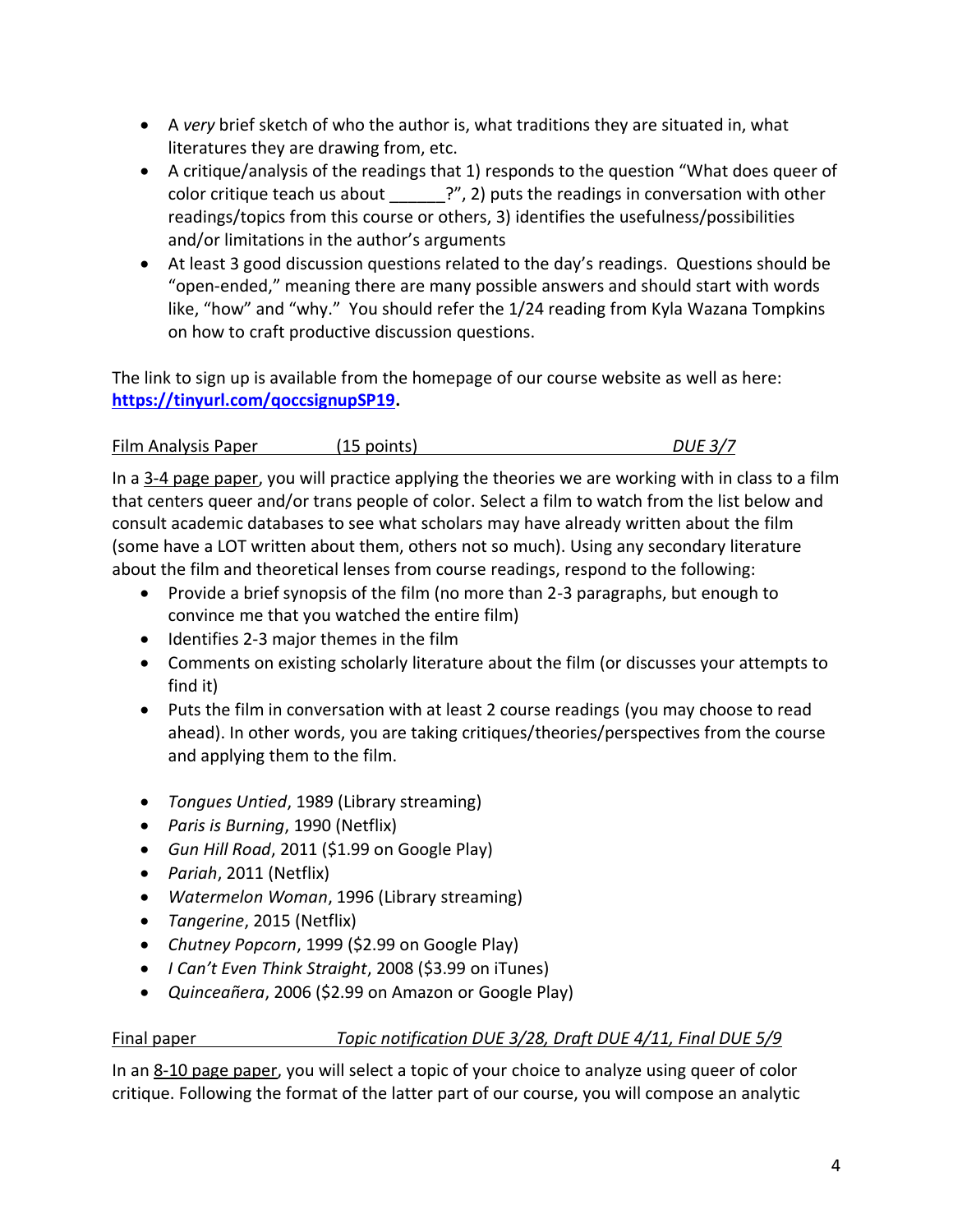paper that engages with the question, "What does queer of color critique teach us about ?" You may select any of the topics covered in class or chose something else altogether. You are expected to cite at least 4 course readings and 4 academic sources not assigned in the course. You will submit a notification (2-3 sentence short paragraph) to me by 11/9 about your topic. This assignment is not graded, but failure to submit will result in 10% off your final project grade. You will submit a full draft of the paper and receive extensive feedback (10 points). You will then integrate that feedback into the final paper (20 points). Further instructions on the final paper will be distributed in class.

*There is no final sit-down exam for this course.*

## **CLASS POLICIES**

### Communicating with me

Please allow 24-48 for an email response. If it's been longer than that, a polite reminder is OK. I generally do not answer email past 6pm on weekdays and not at all on weekends. This should go without saying but I do it anyways: Emailing an instructor is not the same as texting a friend. I expect you to write professional emails to me. This includes an informative subject line (*not* just "question" or "GWS 446," addressing the email to me, signing your name, and being polite even if you are upset.

I encourage you to visit my office hours if you need help or just want to chat. If you want to discuss a grade, you must come to office hours; I do not discuss grades over email or before and after class.

### Practicing Techno-mindfulness

Many professors at UW and elsewhere prohibit students from using laptops in the classroom. I *do* allow laptops/tablets in the classroom, as I recognize them as tools that can help you learn. You are welcome to use your computer in class in order to take notes or view the readings. You are *not allowed* to use technology in the classroom to absentmindedly surf the web, check email, or use social media. In other words, be present to the class and do not engage in multitasking. It is up to you to assess your ability to use your computer in the classroom and be mindful about it.

This policy is open to revision at any time during the semester. Please be mindful that if one person abuses the policy, it affects all of us. Cell phone use is *not allowed* in the classroom for any reason, expect for sincere emergencies.

If you are caught surfing the web or checking your phone, you will be marked absent for that day, no exceptions.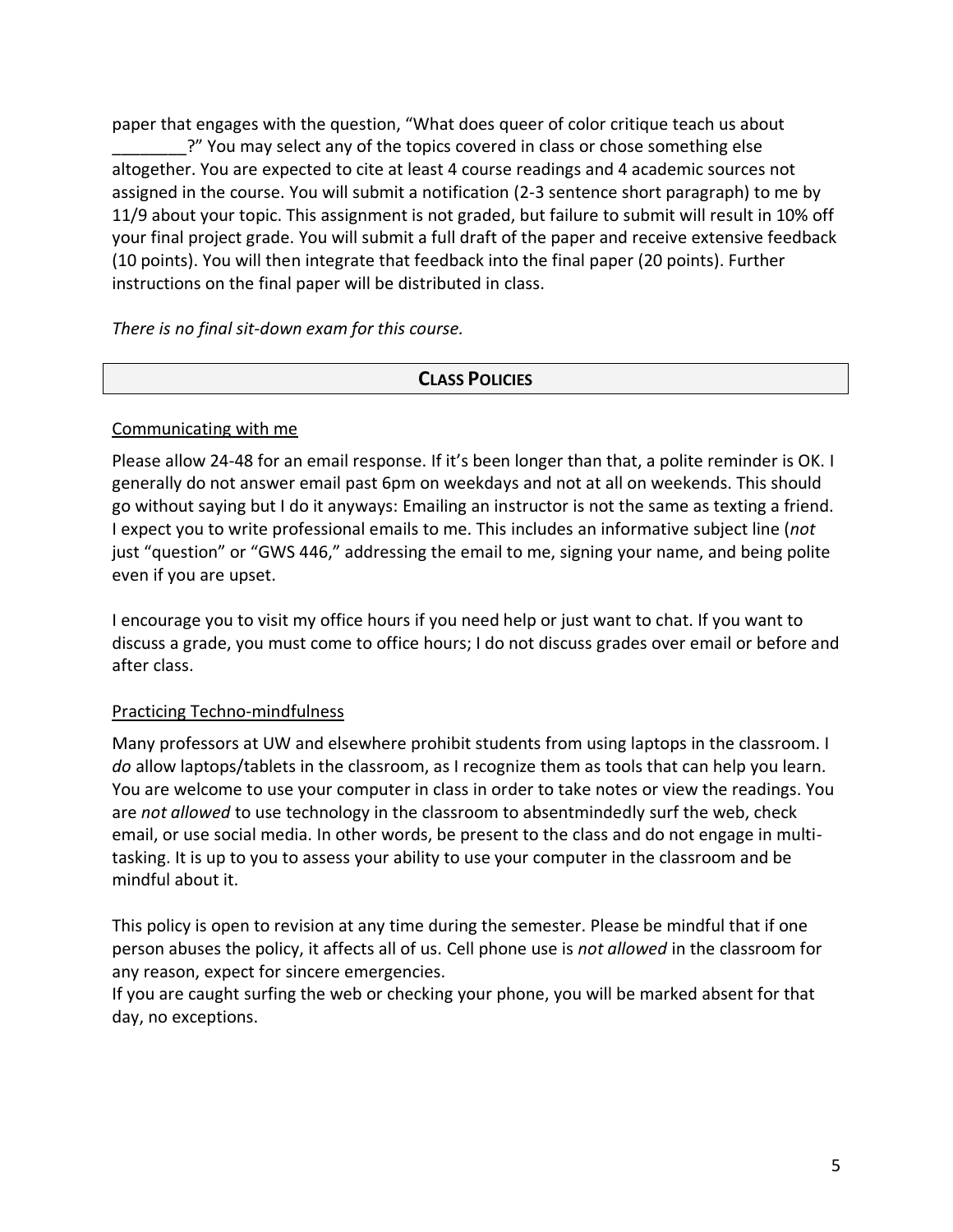## Participation and Attendance

You will be graded on both attendance and your actual participation in our class discussions—in order to get the most out of this course you need to show up *and* participate in the class discussions/activities. *You may miss 2 course meetings without an effect on the attendance portion of your grade, no questions asked, and you don't need to notify me.* Religious observations and UW athletics participation do not count toward your 2 absences, but please let know in advance. If you have other extenuating circumstances that prevent you coming to class, please contact me IN ADVANCE so that we can work together to find a possible solution. Emailing me after an absence does not constitute approval for that absence. You are responsible for checking with other students about what you may have missed in class. After 4 absences, you will need to schedule a meeting with me in order to stay in the course. After 6 absences, you will receive an F in the course, no exceptions.

Policy on missing class to attend political actions: As a scholar-activist, I support the learning opportunities that take place through social and political engagement. If you wish to receive an "excused" absence for the purposes of attending a protest, demonstration or similar activity (that is, not counting toward your 2 no questions asked absences) you must 1) notify me *prior* to the absence, and 2) submit a 1-page description and reflection of the activity to me via email by the *next class meeting.* I reserve the right to limit the number of times you use this excused absence opportunity.

I shut the classroom door about 10 minutes past the scheduled start of class; if you enter class after the door is shut, you are considered absent for that day.

I structure our class meetings so that everyone has a chance to participate in ways that they feel most comfortable. We will have large and small group discussions that offer you opportunities to share your thoughts and ask questions. You will be graded on your frequency of participation, quality of participation, and respect of our discussion ground rules. Classroom guidelines will be developed as a group in the beginning of the semester and will include the following:

- Show up on time and expect to stay for the whole class
- Absolutely NO texting, cell phone use, or superfluous internet surfing.
- Respect others/agree to disagree
- Understand that there are no wrong opinions, but you may have assumptions that need challenging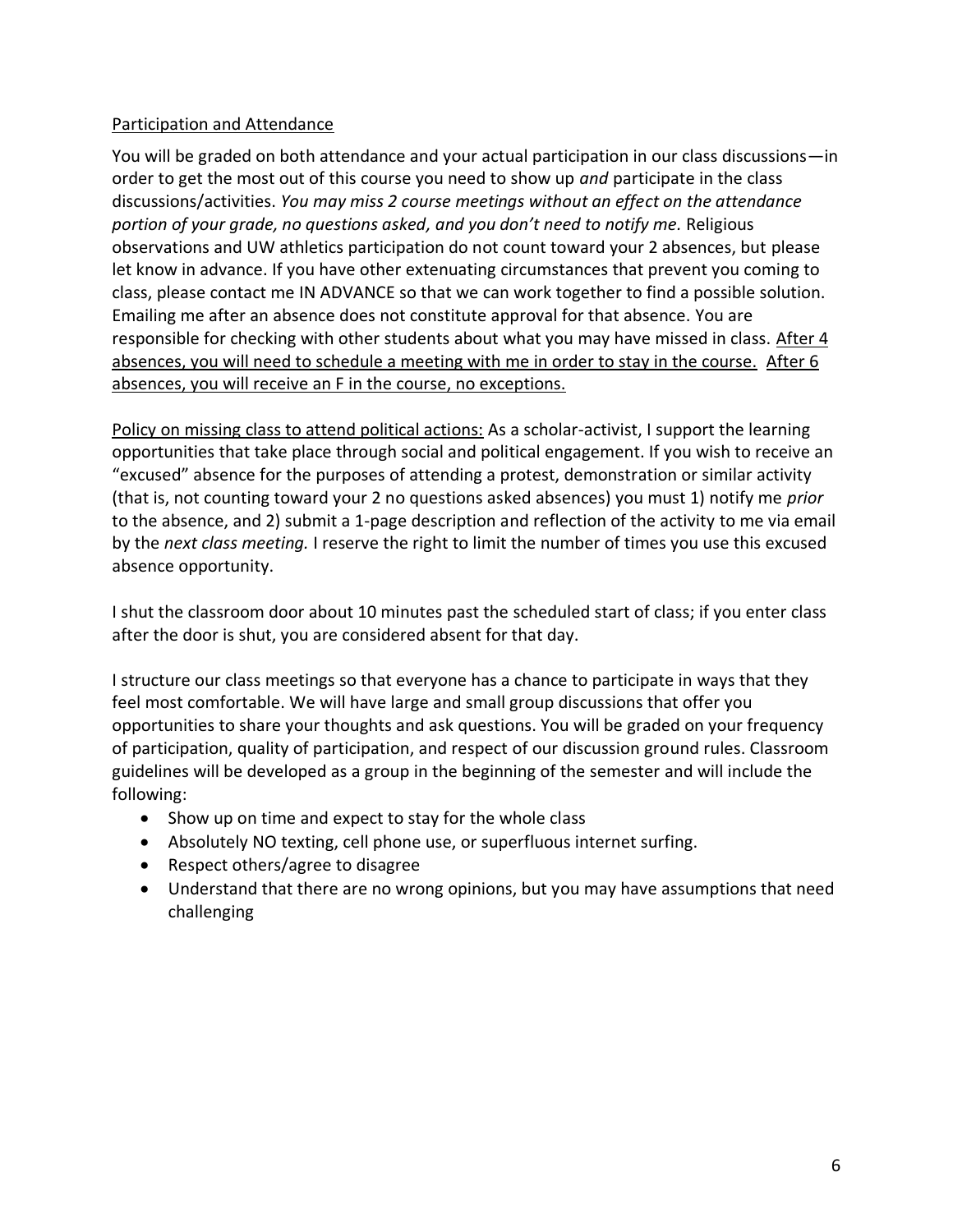| <b>GRADING</b> |                     |                                       |                                        |                 |  |  |  |
|----------------|---------------------|---------------------------------------|----------------------------------------|-----------------|--|--|--|
|                | % of final<br>grade | <b>Course component</b>               | Final letter grades are as<br>follows: |                 |  |  |  |
|                | 25%                 | In-class attendance and participation | A<br>AB                                | 93-100<br>88-92 |  |  |  |
|                | 30%                 | Discussant facilitations (2)          | B                                      | 83-87           |  |  |  |
|                | 15%                 | Film analysis paper                   | <b>BC</b>                              | 78-82           |  |  |  |
|                | 10%                 | Final paper draft                     |                                        | $70-77$         |  |  |  |
|                | 20%                 | Final paper: What does QoCC teach us  | D                                      | 60-69           |  |  |  |
|                |                     | about                                 | F                                      | below 60        |  |  |  |
|                | 100%                | Total                                 |                                        |                 |  |  |  |

## **ACADEMIC HONESTY POLICY**

By enrolling in this course, each student assumes the responsibilities of an active participant in UW-Madison's community of scholars in which everyone's academic work and behavior are held to the highest academic integrity standards. Academic misconduct compromises the integrity of the university. Cheating, fabrication, plagiarism, unauthorized collaboration, and helping others commit these acts are examples of academic misconduct, which can result in disciplinary action. This includes but is not limited to failure on the assignment/course, disciplinary probation, or suspension. Substantial or repeated cases of misconduct will be forwarded to the Office of Student Conduct & Community Standards for additional review. For more information, refer to [studentconduct.wiscweb.wisc.edu/academic-integrity/.](https://conduct.students.wisc.edu/academic-integrity/)

It is important to understand that academic dishonesty is not only harmful to yourself; it is also harmful to your peers and colleagues at UW as we come together as a community of learners. While there is a zero-tolerance policy of academic dishonesty in this course, we will work together to clear up misunderstandings about appropriate use of sources, appropriate citation and documentation, and the uses of intellectual property.

### **ACCOMODATION POLICY**

I am committed to making sure my courses are accessible to students with a range of disability accommodations and learning needs. If you have a McBurney McBurney Faculty Notification Letter (VISA), please check in with me to make sure I've received it within the first 2 weeks of class. If you do not have a McBurney Faculty Notification Letter (VISA) but there are conditions or life circumstances that interfere with your ability to fulfill your responsibilities for this course, I encourage you to meet with me ASAP to discuss how best to accommodate you. In some cases, I may recommend that you consult with the McBurney Disability Resource Center: [https://mcburney.wisc.edu/.](https://mcburney.wisc.edu/)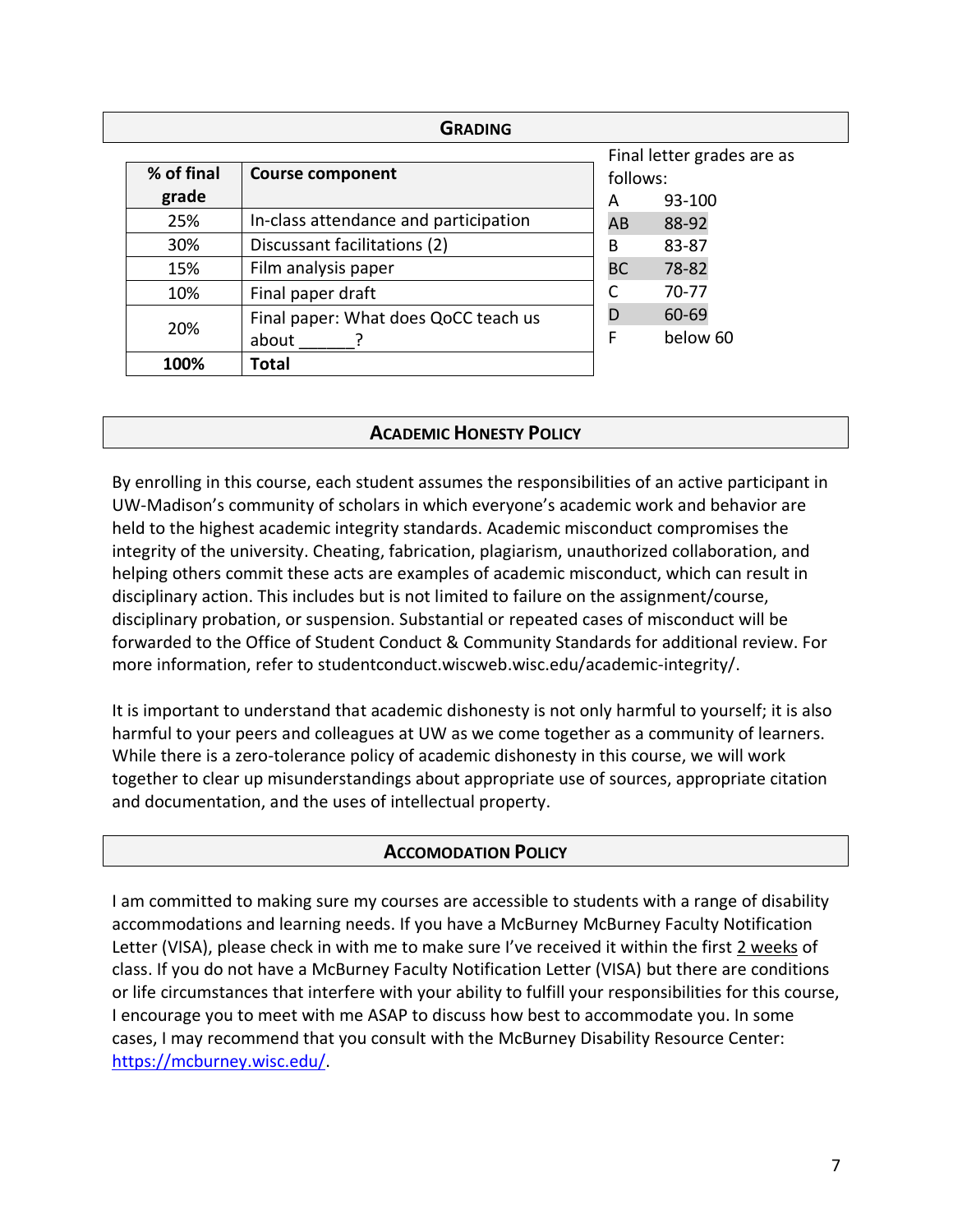# **COURSE CALENDAR**

*Please note: This syllabus is a "living document" in the sense that course readings and assignments may change according to the needs of student learning.*

| <b>PART 1: ORIENTING FRAMEWORKS</b>                          |                                                                                                                                                                                |  |  |
|--------------------------------------------------------------|--------------------------------------------------------------------------------------------------------------------------------------------------------------------------------|--|--|
| Week 1: Introduction to course                               |                                                                                                                                                                                |  |  |
| Tues. 1/22                                                   | Read the syllabus. No really, read it.<br>Sign up for your discussant dates<br>$\bullet$                                                                                       |  |  |
| Thurs. 1/24                                                  | Kyla Wazana Tompkins, "Some Notes on How to Ask a Good Question<br>About Theory"<br>bell hooks, "Theory as Liberatory Practice"                                                |  |  |
| Week 2: What is queer? What is critique? What is 'of color'? |                                                                                                                                                                                |  |  |
| Tues. 1/29                                                   | Siobhan B. Somerville, "Keywords: Queer"<br>$\bullet$<br>Daniel Martinez HoSang and Oneka LaBennett, "Keywords:<br>٠<br>Racialization"                                         |  |  |
|                                                              | Roderick Ferguson, "Keywords: Race"<br>Salvador Vidal Ortiz, "Keywords: Whiteness"<br>٠                                                                                        |  |  |
| Thurs. 1/31                                                  | David Eng with J. Halberstam and José Esteban Muñoz, "What's queer<br>about queer studies now?"                                                                                |  |  |
|                                                              | V Varun Chaudhry, "Centering the 'Evil Twin'"                                                                                                                                  |  |  |
| Week 3: Genealogies, part 1                                  |                                                                                                                                                                                |  |  |
| Tues. 2/5                                                    | Cherríe Moraga, preface to 1 <sup>st</sup> edition of This Bridge Called My Back:<br>$\bullet$<br>Writings by Radical Women of Color                                           |  |  |
|                                                              | Combahee River Collective, "A Black Feminist Statement"                                                                                                                        |  |  |
|                                                              | Audre Lorde, "The Master's Tools Will Never Dismantle the Master's<br>House" and "Age, Race, Class, and Sex: Women Redefining Difference"                                      |  |  |
|                                                              | Ellie Hernández and Gloria Anzaldúa, "Re-Thinking Margins and<br>Borders: An Interview with Gloria Anzaldúa"                                                                   |  |  |
| Thurs. $2/7$                                                 | Cathy Cohen, "Punks, Bulldaggers, and Welfare Queens: The Radical<br><b>Potential of Queer Politics?"</b><br>Cathy Cohen, "The Radical Potential of Queer? Twenty Years Later" |  |  |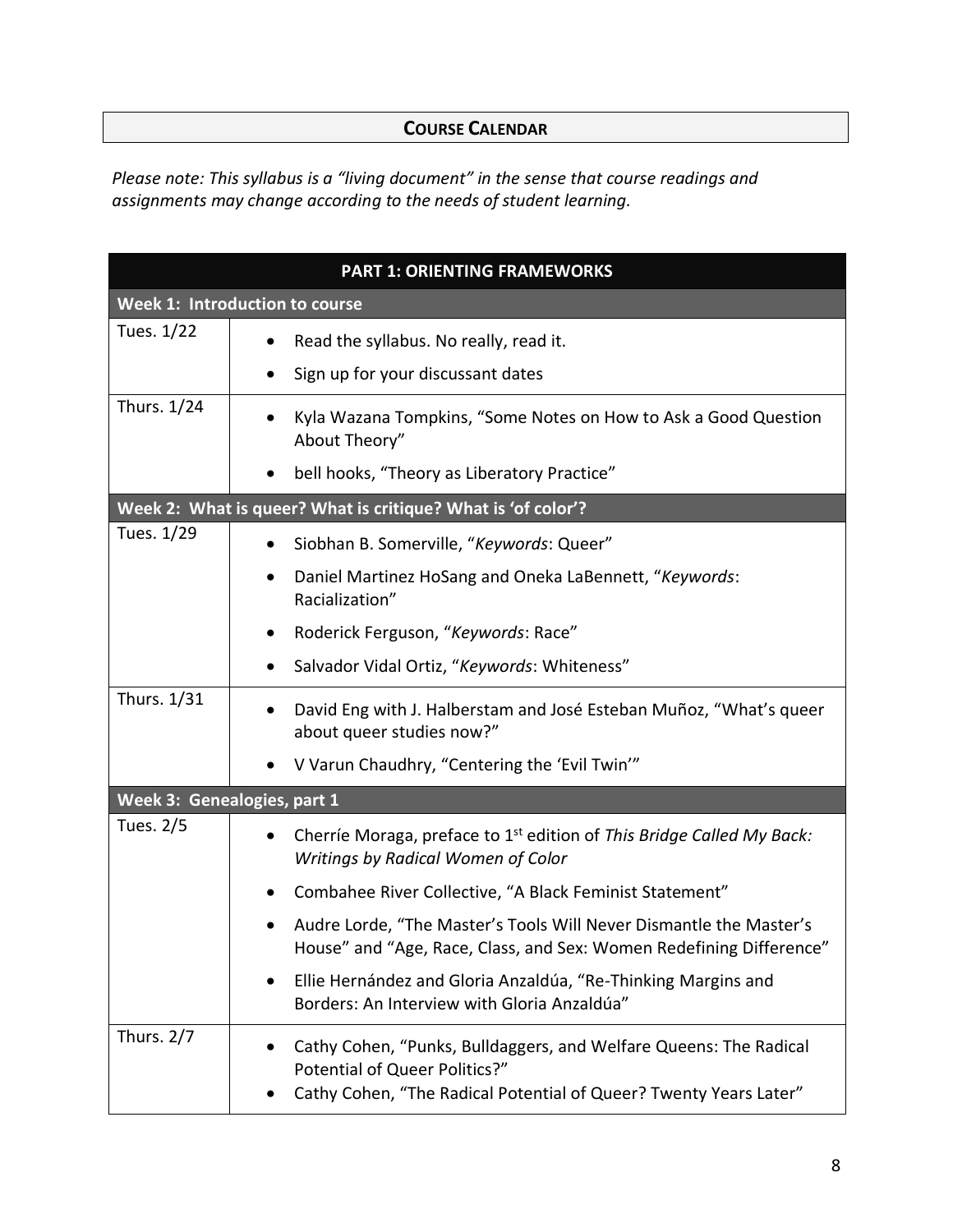| <b>Week 4: Genealogies, part 2</b> |                                                                                                                                               |  |  |  |
|------------------------------------|-----------------------------------------------------------------------------------------------------------------------------------------------|--|--|--|
| Tues. 2/12                         | Grace Kyungwon Hong and Roderick Ferguson, Introduction to Strange<br>Affinities: The Gender and Sexual Politics of Comparative Racialization |  |  |  |
|                                    | E. Patrick Johnson, "'Quare' Studies, or (almost) everything I learned<br>$\bullet$<br>about queer studies I learned from my grandmother"     |  |  |  |
| Thurs. 2/14                        | Roderick Ferguson, Introduction to Aberrations in Black: Toward a<br>Queer of Color Critique                                                  |  |  |  |
|                                    | Martin Manalansan, "Messing up sex: The promises and possibilities of<br>٠<br>queer of color critique"                                        |  |  |  |
|                                    | PART 2: What does QoCC teach us about _____                                                                                                   |  |  |  |
| <b>Week 5: (Dis)Identification</b> |                                                                                                                                               |  |  |  |
| Tues. 2/19                         | José Esteban Muñoz, "The White to Be Angry: Vaginal Davis's Terrorist<br>$\bullet$<br>Drag"                                                   |  |  |  |
|                                    | Sami Shalk, "Coming to Claim Crip: Disidentification with/in Disability<br>Studies"                                                           |  |  |  |
| Thurs. 2/21                        | Hiram Perez, "You Can Have My Brown Body and Eat It, Too!"                                                                                    |  |  |  |
|                                    | Kai M. Green, "Troubling the Waters: Mobilizing a Trans* Analytic"                                                                            |  |  |  |
|                                    | Ashleigh Shackelford, "Why I'm Non-Binary But Don't Use<br>$\bullet$<br>'They/Them'"                                                          |  |  |  |
|                                    | <b>Week 6: Diasporas</b>                                                                                                                      |  |  |  |
| Tues. 2/26                         | Gayatri Gopinath, "Bollywood Spectacles: Queer Diasporic Critique in<br>٠<br>the Aftermath of 9/11"                                           |  |  |  |
|                                    | Debanuj DasGupta, "Trans/Nationally Femme: Notes on Neoliberal<br>Economic Regimes, Security States, and My Life as a Brown Immigrant<br>Fag" |  |  |  |
| Thurs. 2/28                        | Martin Manalansan, "The 'Stuff' of Archives: Mess Migration, and<br>Queer Lives"                                                              |  |  |  |
|                                    | Karma Chavez, "From Sanctuary to a Queer Politics of Fugitivity"                                                                              |  |  |  |
|                                    | micha cárdenas, excerpts from "Redshift and Portalmetal," "We Are<br>٠<br>the Intersections"                                                  |  |  |  |
|                                    |                                                                                                                                               |  |  |  |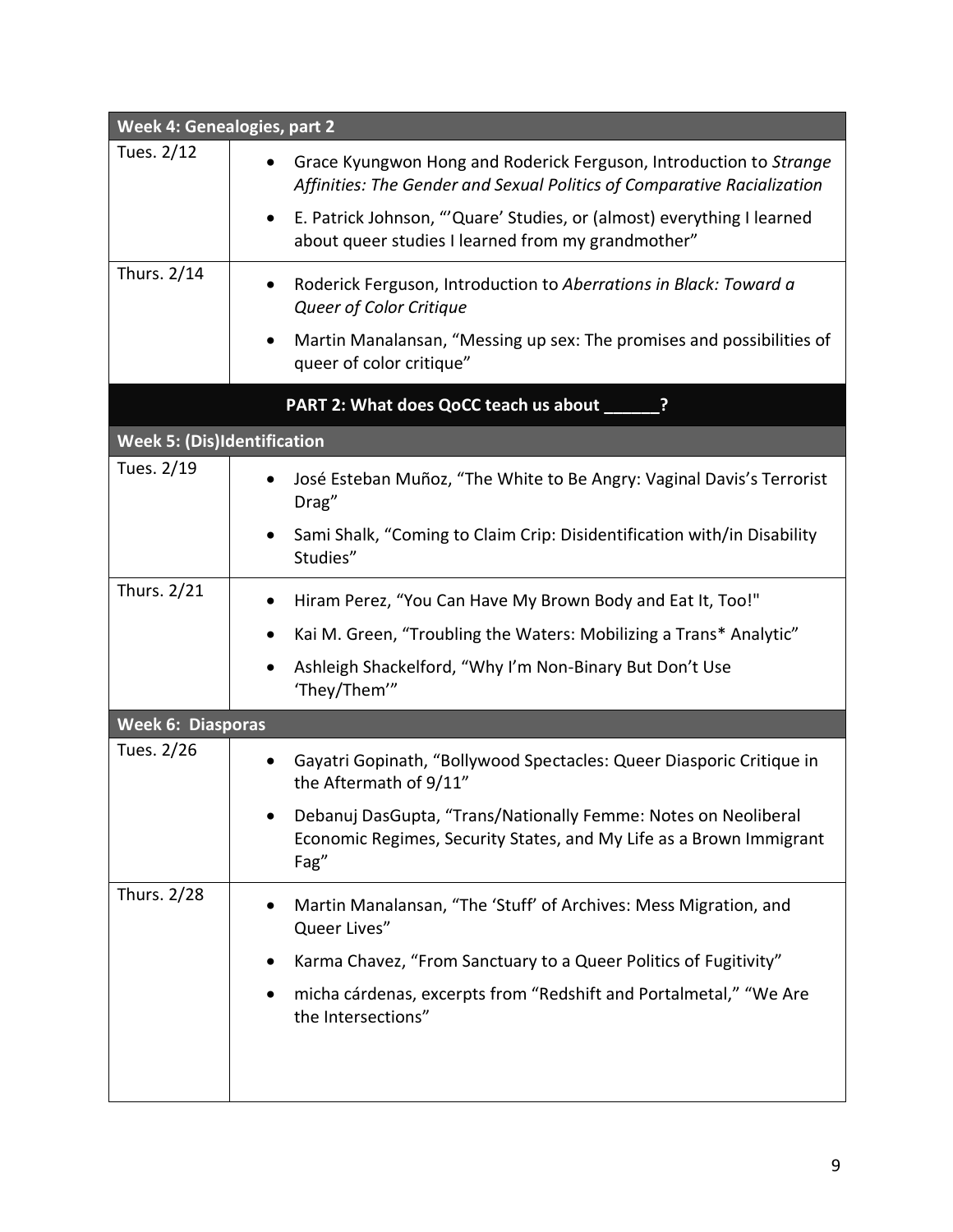| <b>Week 7: Terrorism and Homonationalism</b>  |                                                                                                                                                                    |  |  |  |  |
|-----------------------------------------------|--------------------------------------------------------------------------------------------------------------------------------------------------------------------|--|--|--|--|
| Tues. 3/5                                     | Jasbir K. Puar, "Queer Times, Queer Assemblages"<br>$\bullet$                                                                                                      |  |  |  |  |
|                                               | Ali Abbas, "Death by Masculinity"<br>$\bullet$                                                                                                                     |  |  |  |  |
| Thurs. 3/7                                    | Jasbir K. Puar, "Homonationalism As Assemblage: Viral Travels,<br>Affective Sexualities"                                                                           |  |  |  |  |
|                                               | <b>ASSIGNMENT DUE: Film Analysis Paper</b>                                                                                                                         |  |  |  |  |
| <b>Week 8: Indigeneity and Decolonization</b> |                                                                                                                                                                    |  |  |  |  |
| Tues. 3/12                                    | Qwo-Li Driskill, "Doubleweaving Two-Spirit Critiques: Building Alliances<br>٠<br>between Native and Queer Studies"                                                 |  |  |  |  |
| Thurs. 3/14                                   | Chris Finley, "Decolonizing the Queer Native Body (and Recovering the<br>$\bullet$<br>Native Bull-Dyke): Bringing Sexy Black and Out of Native Studies'<br>Closet" |  |  |  |  |
|                                               | Decolonizing Transgender: A Roundtable Discussion<br>$\bullet$                                                                                                     |  |  |  |  |
|                                               |                                                                                                                                                                    |  |  |  |  |
| Week 9: Doing it                              |                                                                                                                                                                    |  |  |  |  |
| Tues. 3/26                                    | Marlon Bailey, "Black Gay (Raw) Sex"<br>٠                                                                                                                          |  |  |  |  |
|                                               | Nguyen Tan Hoang, introduction to A View from the Bottom: Asian<br>$\bullet$<br>American Masculinity and Sexual Representation                                     |  |  |  |  |
| Thurs. 3/28                                   | Ariane Cruz, "The Dark Side of Desire: Racial-Sexual Alterity and the<br>$\bullet$<br>Play of Race"                                                                |  |  |  |  |
|                                               | <b>ASSIGNMENT DUE: Final paper topic notification</b>                                                                                                              |  |  |  |  |
|                                               | <b>Week 10: Industrial Complexes</b>                                                                                                                               |  |  |  |  |
| Tues. $4/2$                                   | Ruth Wilson Gilmore, "In the Shadow of the Shadow State"                                                                                                           |  |  |  |  |
|                                               | Dylan Rodríquez, "The Political Logic of the Non-Profit Industrial<br>$\bullet$<br>Complex"                                                                        |  |  |  |  |
| Thurs. 4/4                                    | Roderick Ferguson, excerpts from The Reorder of Things<br>$\bullet$                                                                                                |  |  |  |  |
| <b>Carcerality</b><br><b>Week 11:</b>         |                                                                                                                                                                    |  |  |  |  |
| Tues. 4/9                                     | Yasmin Nair, "How to Make Prisons Disappear: Queer Immigrants, the<br>Shackles of Love, and Invisibility of the Prison Industrial Complex"                         |  |  |  |  |
|                                               | Che Gossett, "Abolitionist Imaginings: A Conversation with Bo Brown,<br>$\bullet$                                                                                  |  |  |  |  |